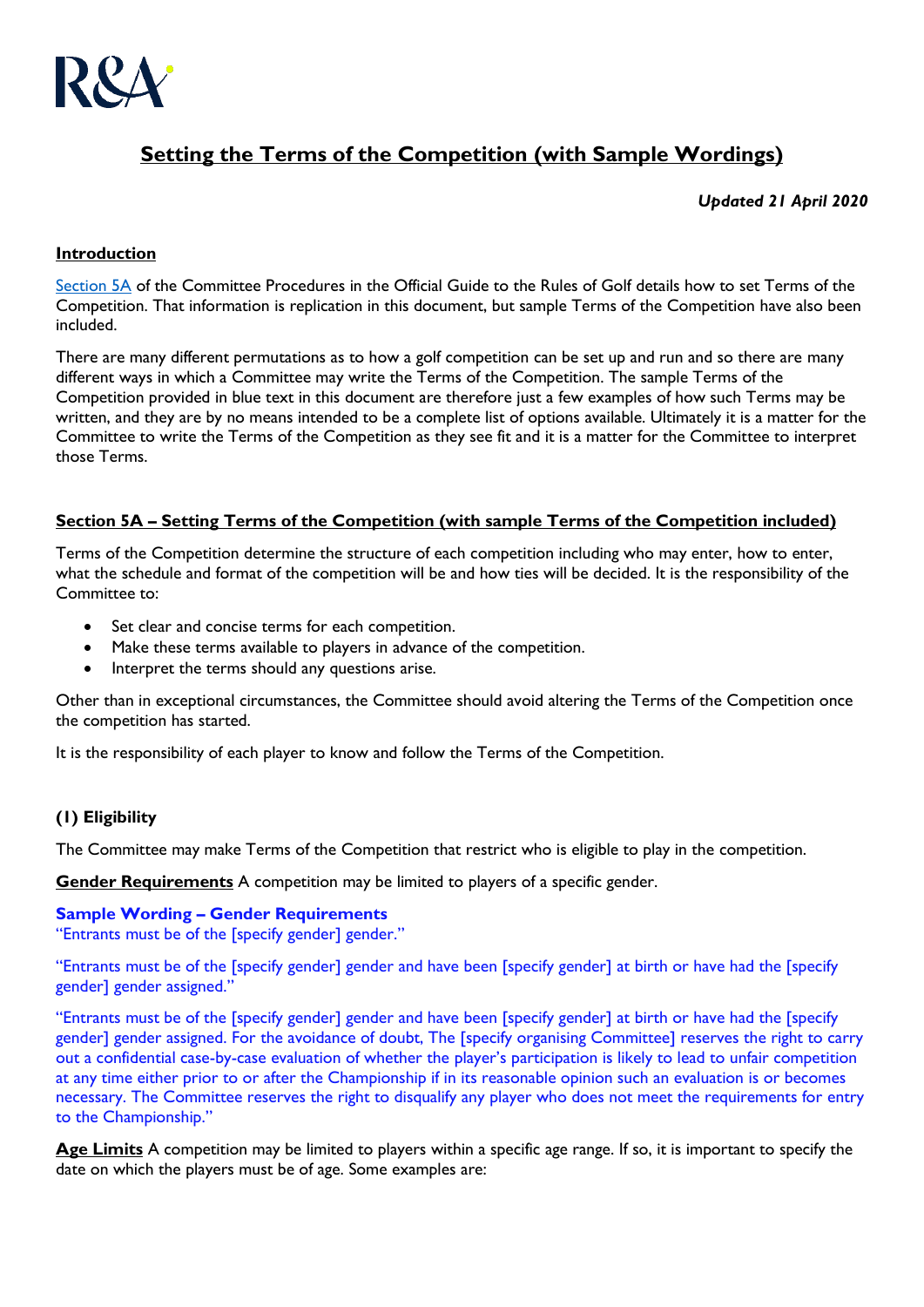• For a junior competition where players must not be older than 18, the Terms of the Competition might state that a player must be 18 or younger on the first day of the year or another date such as the final scheduled day of the competition.

### **Sample Wording – Junior Competition**

"The Championship shall be open to players under the age of [specify age] at [specify date]."

• For a senior competition where players must be 55 or older, the Terms of the Competition might state that a player must have reached his or her 55th birthday on or before the first day of the competition.

#### **Sample Wording – Senior Competition**

"The Championship shall be open to players have reached the age of [specify age] before [date of first day of the competition]."

**Amateur or Professional Status** A competition may be limited to just amateurs, just professionals or allow all players. When a competition is open to anyone, the Committee should ensure that amateurs properly identify themselves and waive their right to any prize money in advance of the competition.

#### **Sample Wording – Competition Limited to Amateurs**

"The Championship shall be open to players who have Amateur Status in accordance with the current Amateur Status Rules of R&A Rules Limited."

#### **Sample Wording – Competition Limited to Professionals**

"The Championship shall be open to the leading 50 players from the 2019 [specify professional tour] money list."

#### **Sample Wording – Prize Money Allocation**

"Prize money will be allocated to professional golfers. If an amateur golfer wins the championship, the 1st place prize money will be allocated, proportionately, to the professional golfers who make the cut."

**Handicap Limits** The Committee may set restrictions and/or limits on the handicaps eligible for entry or use in a competition. These may include:

• Setting upper or lower limits on handicaps.

# **Sample Wording – Limits on Handicaps**

"The Championship shall be open to players who hold a current Handicap Index of [not more / above] than [specify handicap] at date of entry."

- In team formats, such as Foursomes or Four-Ball:
	- $\triangleright$  Limiting the maximum difference between partners' handicaps. The Committee may also choose to reduce the handicap for the player with the higher handicap to meet the requirement, or
	- ➢ Limiting the maximum total handicaps of partners. The Committee may also choose to reduce the handicap for one or both players to meet the requirement.

#### **Sample Wording – Handicap Limits for Team Formats**

"The maximum difference between partners' handicaps must not exceed [specify handicap]."

"The handicap of the player with a higher handicap for a team with partners' handicap difference exceeding [specify handicap] will be reduced so the difference does not to exceed [specify handicap]."

"The maximum total handicaps of partners must not exceed [specify handicap]."

"The handicap for teams exceeding a total handicap of [specify handicap] will be reduced to meet the maximum handicap of [specify handicap] by reducing the handicap of the player with the higher handicap."

• For a competition that is played over multiple rounds during which a player's handicap may change, specifying whether each player will play the entire competition with the handicap as at the first day of the competition or if the player will use his or her revised handicap for each round.

#### **Sample Wording – Guidance on Handicap Change**

"Players whose Handicap Index has been adjusted during the duration of [specify event] will play with the handicap as at the first day of the competition."

"Players whose Handicap Index has been adjusted during the duration of [specify event] will play with the revised handicap for each round."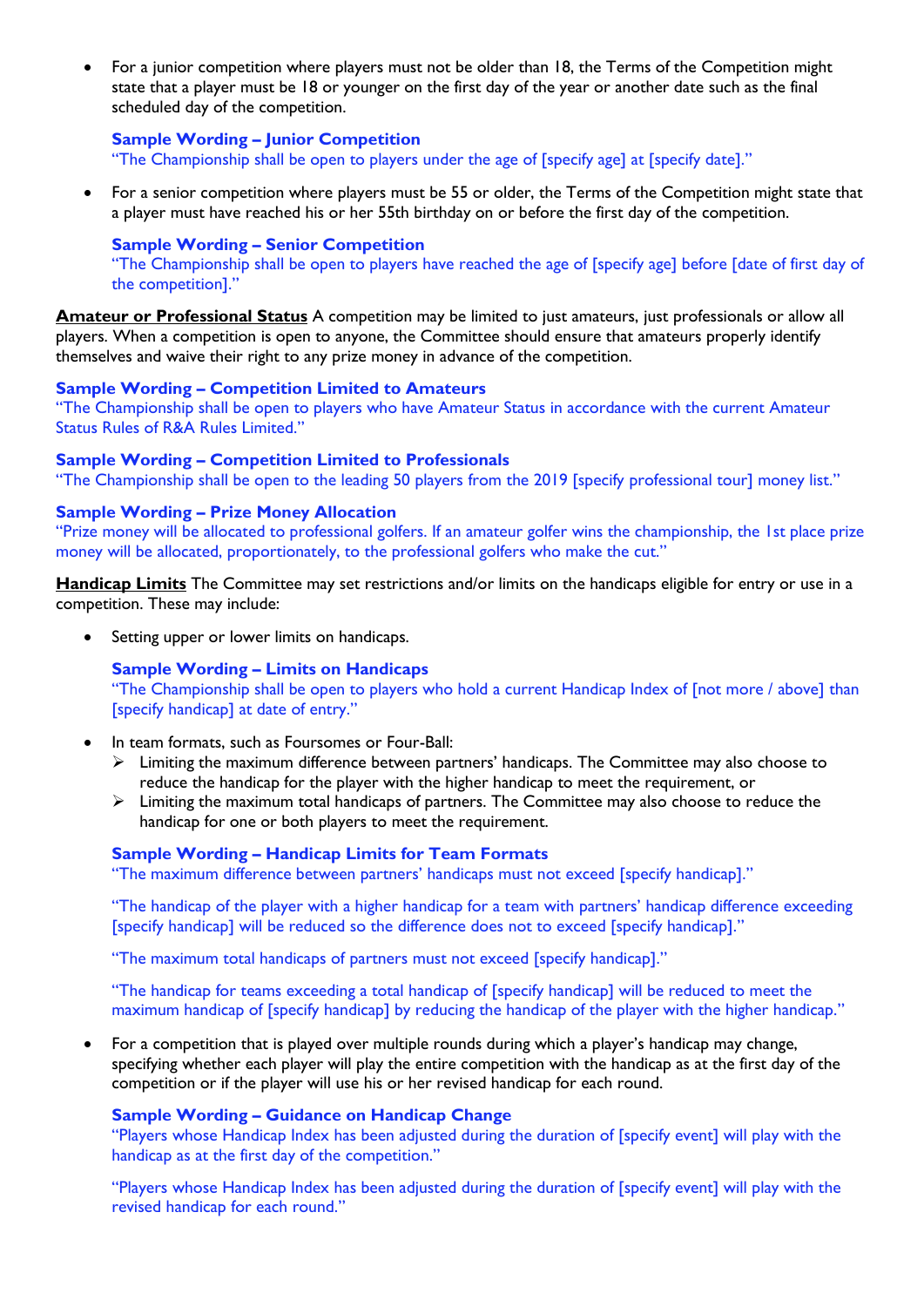**Residence and Membership Status** The Committee may limit entry to players who reside in or were born in a specific county, state, country or other geographic area. It may also require that all players are members of a specific club, organization or golf union.

# **Sample Wording – Limits on Countries**

"The Championship shall be open to nationals of [specify country]."

"The Championship shall be open to nationals of the country of whose national golf authority is affiliated to [specify organisation]."

### **Sample Wording – Requirements on Members of Club**

"The Championship shall be open to members of [specify clubs]."

"The Championship shall be open to members of clubs affiliated to [specify organisation] and each player may only represent one club."

### **(2) Entry Requirements and Dates**

The way to enter the competition and the starting and ending dates for entry should be specified.

Examples include:

• Method of entry, such as completing an online entry form, returning an entry form by mail or entering names on a sheet any time before the player's start time.

**Sample Wording – Method of Entry** "Entries must be submitted [specify method of entry], this must be done at least [specify date] prior to the first day of the competition."

• How and when any entry fee is to be paid.

**Sample Wording – Entry Fee** "Entry fee of [specify amount of entry fee] must be paid, [specify how and when entry fee is to be paid]."

• When entries must be received. The Committee can stop accepting entries on a specific date or allow players to enter up to the day of the event.

**Sample Wording – Entry Closure** "Entries will close at [specify time] on [specify date]."

• The procedure to be used in determining the field when the competition is oversubscribed, such as accepting entries in the order received, through a qualifier or based on lowest handicaps.

#### **Sample Wording – Entry Oversubscribed**

"In the event of an entry oversubscription, entries will be accepted [specify procedure to be used in determining the field, for example 'in the order in which they are received until the limit is reached, at which time a waiting list will be compiled with the same procedure in place']."

# **(3) Format, Including Handicap Allowance**

The following points in relation to the format of the competition should be specified where required:

- Dates of play or, if it is a match play event over a long period of time, the final date by which each match must be completed.
- Form of play (for example, match play, stroke play or stroke play going into match play).
- Number and order of holes in a round.
- Number of rounds, including whether there will be a cut.
- If there is to be a cut, when it will be made, if ties for the final position will be broken and how many players will continue play in later rounds.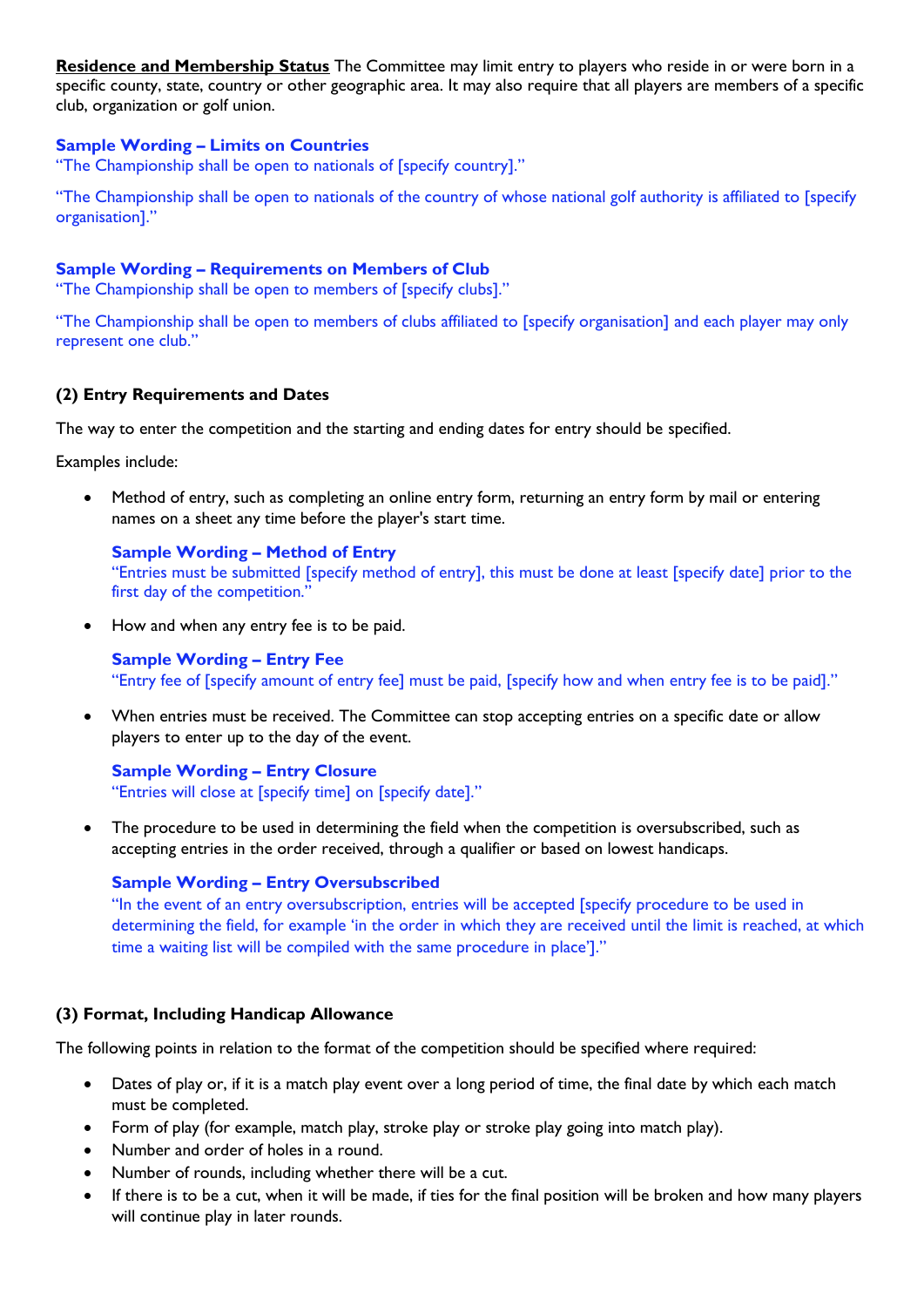# **Sample Wording – Match Play Format**

"The Championship shall be decided by match play over [specify number (and order) of holes] holes from [specify date] to [specify date]."

### **Sample Wording – Stroke Play Format**

"The championship shall be decided by strokes over [specify number of rounds] rounds of [specify number of holes] holes stroke play from [specify date] to [specify date]. The players returning the [specify number of players] lowest scores, and anyone tying for the place over the first [specify number of holes] holes shall qualify for the final [specify number of holes] holes."

### **Sample Wording – Stroke Play going into Match Play Format**

"The qualifying rounds of the Championship will be stroke play over [specify number of rounds] rounds of [specify number of holes] holes from [specify date] to [specify date]. The [specify number of players] lowest scores over the [specify number of holes] holes and ties for the place will compete in the match play stage of the Championship."

Which teeing areas are to be used.

### **Sample Wording – Teeing Areas**

"The Championship shall be played from the [specify teeing area]."

• Stroke index allocation, such as the order of holes at which handicap strokes are to be given or received.

# **Sample Wording – Stroke Index Allocation**

"The stroke index allocation for the championship is as per the [specify index, for example ladies' index] provided on the Club Scorecard."

"The stroke index allocation for the championship is as below;"

| <b>Example of a 9 Hole Stroke Index Allocation</b> |  |  |  |  |  |  |  |  |  |
|----------------------------------------------------|--|--|--|--|--|--|--|--|--|
| Hole                                               |  |  |  |  |  |  |  |  |  |
| <b>Stroke Index</b>                                |  |  |  |  |  |  |  |  |  |

• If there will be multiple flights or draws and how they will be organized, **see Section 5F(1)**.

# **Sample Wording – Draws after Cut**

"For the final [specify number of holes] holes, the pairings and starting times shall be determined in accordance with the qualifying scores, players with the lowest scores starting last."

• What prizes will be awarded (including any eligibility restrictions). For competitions involving amateur golfers, the Committee should ensure that prizes for those amateurs are in line with those allowed under the Rules of Amateur Status and that amateurs waive in advance their right to cash prizes or prizes which may exceed the limits.

#### **Sample Wording – Prizes**

"The Championship Cup will be presented to the winner. The winner will be [specify championship] Champion and will receive [specify prize]."

# **(4) Terms for Other Forms of Play**

### **Alternative Scoring Methods**

When the form of play is Stableford, Maximum Score or Par/Bogey, the Terms of the Competition may need to specify certain aspects in relation to how points will be scored, or the maximum number of strokes that a player can score on each hole.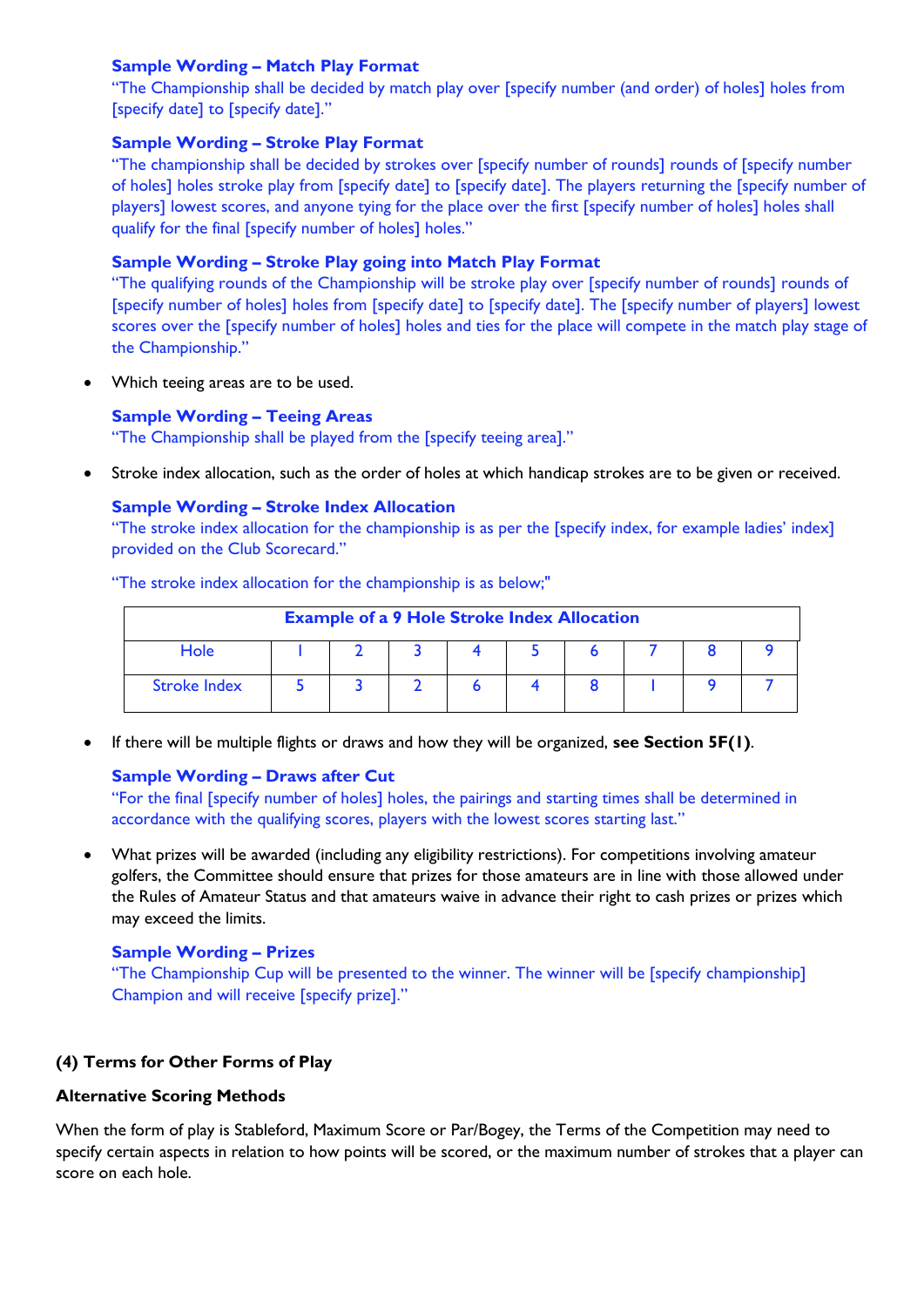# **Stableford**

Stableford is a form of stroke play where points are awarded to a player for each hole by comparing the player's score to the fixed target score for the hole. The fixed target score is par unless the Committee sets a different fixed score (see Rule 21.1b).

If the Committee decides to set a different fixed target score, it may set it in the Terms of the Competition as bogey, birdie, or some other fixed score.

**Sample Wording – Different Fixed Target Score for Stableford** "The target score for the Championship is set as [specify target score]"

# **Maximum Score**

When the form of play is Maximum Score, the Terms of the Competition should specify the maximum number of strokes a player can score on each hole (see Rule 21.2).

- The maximum may be set in one of the following ways:
- Relative to par, such as two times par,
- A fixed number, such as 8, 9 or 10, or
- With reference to the player's handicap, for example net double bogey.

### **Sample Wording – Maximum Score**

"The maximum score for a player can score on each hole is [specify maximum score]."

"Players should pick up their ball when they reach the maximum score allocated, the maximum score for this Championship is [specify maximum score]."

When considering what maximum to set for a Maximum Score competition, the Committee should consider the following:

- The maximum par for the holes being played. For example, for a par 3 course it may be appropriate to set the maximum score per hole to be a fixed score of 6; however if there are par 5's on a course then it would not be appropriate to have a fixed score as low as 6.
- The standard of the golfers taking part. For example, for a beginners' competition the maximum score should give the players a reasonable opportunity to complete the holes but be at a level to encourage players to pick up when they have had real difficulty on the hole.
- Whether scores are to be submitted for handicapping purposes. Where the Committee wants a competition to count for handicapping purposes, the maximum hole score should not be set lower than net double bogey.

# **Par/Bogey**

When the form of play is Par/Bogey, the Terms of the Competition should specify the fixed score against which the player's score on a hole is compared to determine whether the player wins or loses a hole. For a Par competition, the fixed score would normally be par, and for a Bogey competition the fixed score would normally be bogey (one over par).

#### **Sample Wording – Par/Bogey**

"The fixed score for the Championship is [specify fixed score]."

#### **Other Forms of Play**

There are many other forms of play such as Scrambles and Greensomes. See [Section 9](https://www.randa.org/en/rog/2019/rules/committee-procedures/section-9) of the Committee Procedures in the Official Guide to the Rules of Golf and/or RandA.org for more information on these and other forms of play.

#### **Team Competitions**

When the form of play involves a team competition, the Committee should consider if additional Terms of the Competition are required. Examples include:

Any restrictions on coaches or advice givers (see Model Local Rule [Section 8H\)](https://www.randa.org/en/rog/2019/rules/committee-procedures/8h).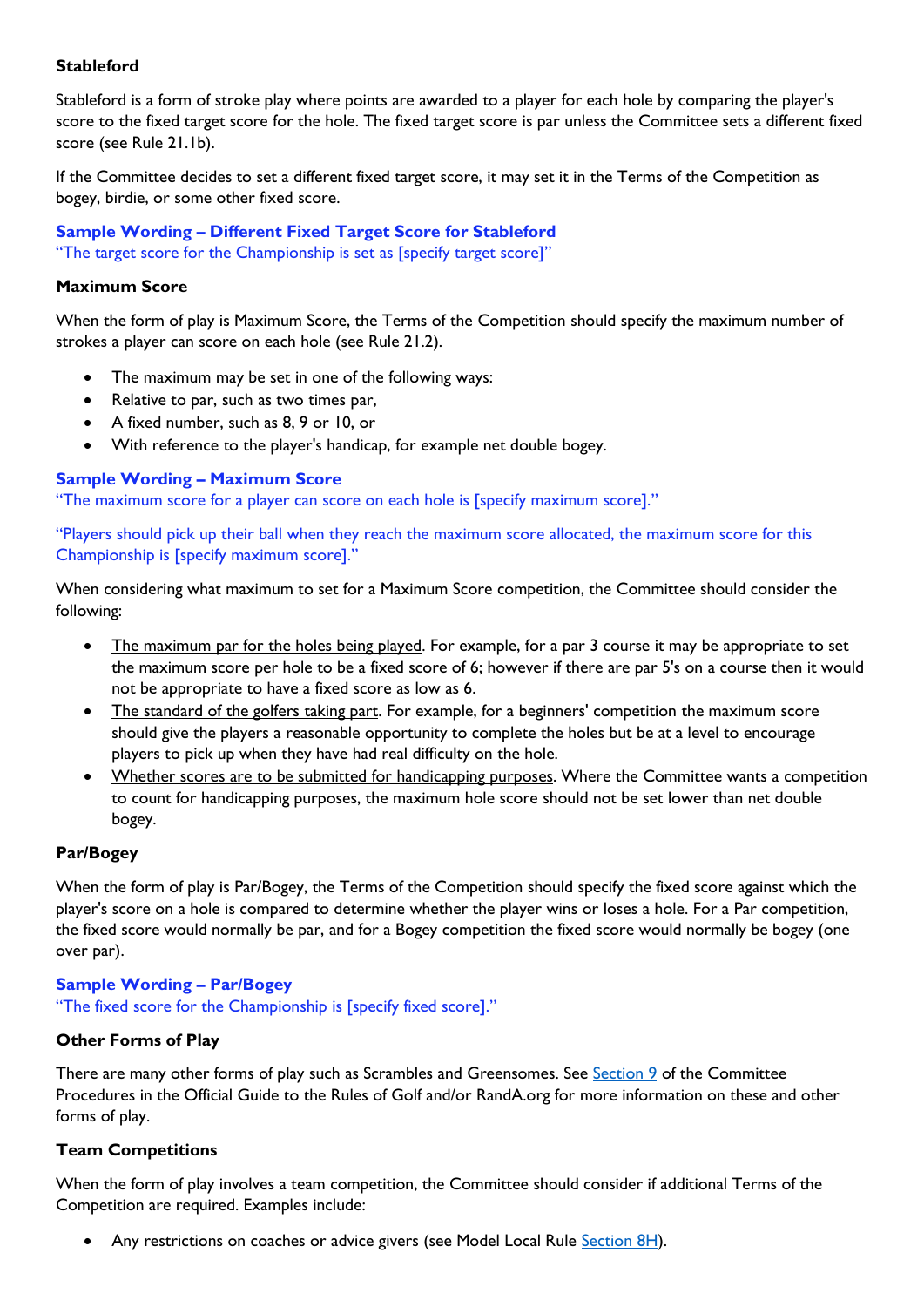### **Sample Wording – Advice Giver**

"Each team may appoint one person who may give advice to members of that team. The person must be an amateur golfer in accordance with the Rules of Amateur Status as approved by R&A Rules Limited. If appointed, the person must be identified to the Committee prior to giving advice."

### **Model Local Rule H-2**

"Each team may name [one/two] advice giver[s] whom players on the team may ask for advice and receive advice from during the round. The team must identify each advice giver to the Committee before any player on the team begins his or her round.

[The team may change its advice giver during the round, but must tell the Committee when it is doing so.] [The advice giver must not point out a line of play [or walk on the putting green] when the ball of a team player lies on the putting green.]"

### **Model Local Rule H-4**

"The advice giver has the same status as a member of the side in relation to each member of his or her team."

# **Model Local Rule H-5**

"Rule 10.2 is modified in this way:

Where two players from the same team are playing together in the same group, those players may ask for advice and receive advice from each other during the round."

- In match play:
	- $\triangleright$  If tied matches will be acceptable or if they must be played until a winner is determined.
	- $\triangleright$  The number of points awarded for winning or tying a match.
	- $\triangleright$  If some matches are completed while others cannot be completed on the arranged day due to poor light or weather, the Terms of the Competition should clarify how the completed and incomplete matches will be treated. For example, the Committee could count completed matches to stand as played and incomplete matches to be treated as a tie or replayed on a later date. Or, that all matches are to be replayed, and each team is free to alter its original team.
	- $\triangleright$  If any remaining matches will be played to a conclusion once a team has won the match or competition.

# **Sample Wording – Team Match Play**

"In the event of a tie for a match, the match will end in a tie."

"In the event of a tie for a match, the match is extended one hole at a time until a winner is determined."

"A win shall count one point; a half shall count half a point; a lost match shall count zero."

"The Committee reserves the right to reduce or cancel any round, suspend or postpone play, cancel the competition or come to an equitable decision to achieve a result."

"In the event of any cancellations, the result of completed matches will stand as played and incomplete matches will be treated as a tie."

"In the event of any cancellations, the result of completed matches will stand as played and incomplete matches will be replayed on a later date."

"In the event of any cancellations, all matches are to be replayed, and each team is free to alter its original team."

"All matches must be played to a conclusion/result even if the outcome of the Championship is determined."

- In stroke play:
	- $\triangleright$  The number of scores to count in each team's total score.
	- $\triangleright$  If the scores to be counted will be based on 18 holes or on a hole-by-hole basis.

# **Sample Wording – Team Stroke Play**

"Teams will consist of [specify number of players] players for the Championship. The total of the [specify number of scores counted] lowest scores by players of each team shall constitute the team score for that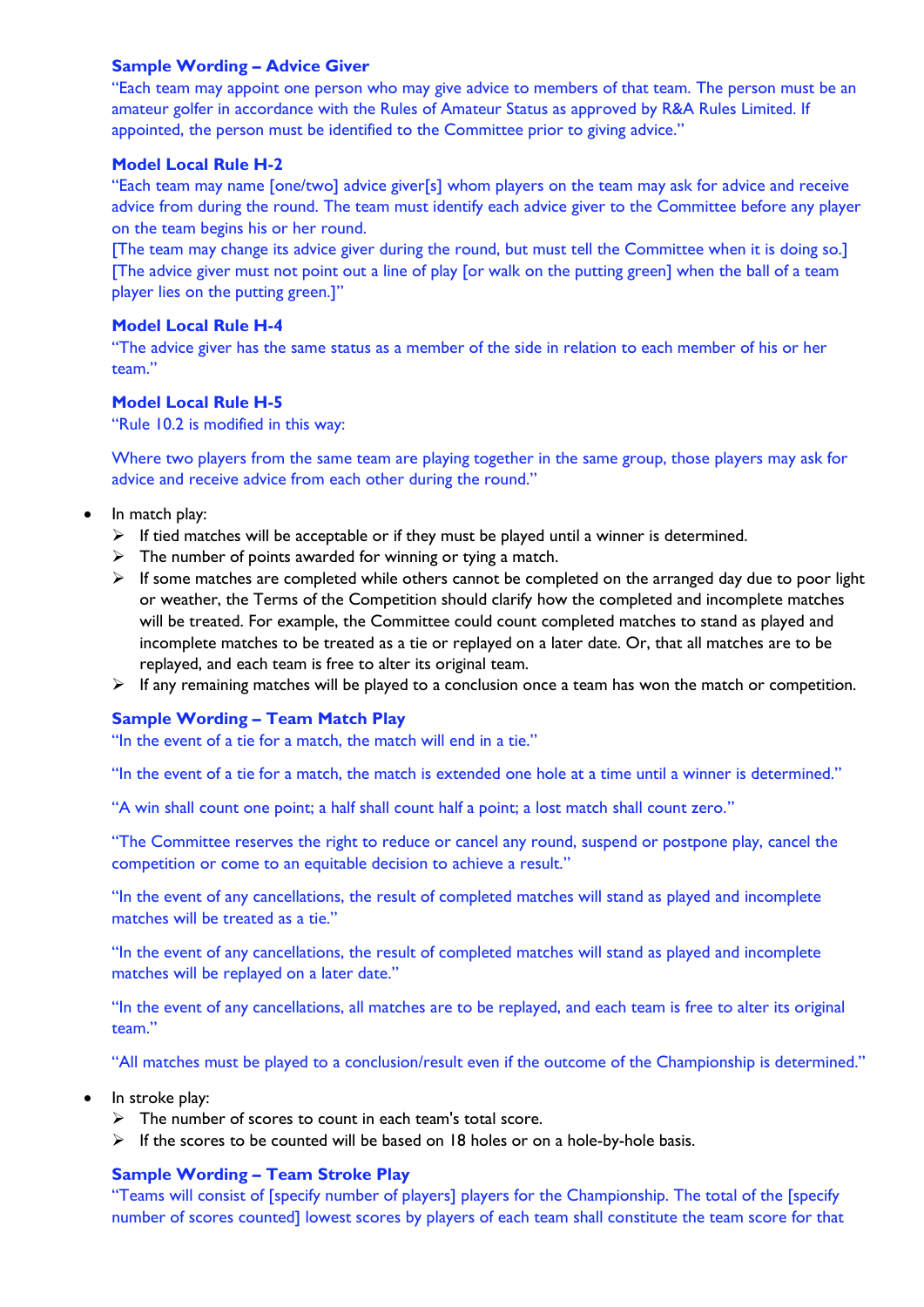round. The total of such team scores for the [specify number of rounds] rounds shall be the team's score for the Championship."

"Teams will consist of [specify number of players] players for the Championship. The lowest score for hole from each team shall constitute the team score for that round. The total of such team scores for the [specify number of rounds] rounds shall be the team's score for the Championship."

• How a tie in the overall competition will be decided, for example by a play-off, a method of matching scores or considering discarded scores.

### **Sample Wording – Deciding Ties in Team Competitions**

"In the event of a tie, the players in teams tying shall immediately continue to play off hole-by-hole until the winner is decided; the total of the [specify number of scores] lowest scores being the team's score for each hole. In the event of there being more than two teams tying for the Championship, the teams first losing the play-off hole-by-hole shall discontinue play."

"In the event of a tie, the result shall be decided over the team scores for the last 18 holes. If the tie is still unresolved, the result shall be decided over the last nine holes, failing which the last six holes, failing which the last three holes. If the tie's then still unresolved, the result shall be decided over the last six holes of the first nine holes of the last round, failing which the last three holes of the first nine holes. If the tie then be still unresolved the result shall be decided by counting back hole-by-hole, starting with the last hole of the last 18 holes."

"In the event of tie, the order of finishing will be decided as follows:

- a. Firstly, by taking into account the non-counting score for the 4th round
- b. If still tied, the non-counting score for the 3rd round
- c. If still tied, the non-counting score for the 2nd round
- d. If still tied, the non-counting score for the 1st round
- e. If still tied joint winners will be declared

If less than 3 rounds are completed, (a) above does not apply. If less than 2 rounds are completed, (a) and (b) above do not apply. In any of the above situations, a team returning a non-counting score will always achieve a better position than a team that does not return a non-counting score (e.g., due to disqualification, withdrawal due to illness or injury, or a team that only has two players)."

#### **(5) When Scorecard Has Been Returned**

In stroke play, Rule 3.3b holds players responsible for ensuring the accuracy of their hole scores and promptly returning the scorecard to the Committee at the completion of the round.

The Committee should tell players where the scorecards should be returned, have someone available to resolve any potential issues the players might have with the Rules and validate the scores.

When possible, a quiet, private area should be provided for players to use in checking the validity of the scores on their scorecards, speaking with a member of the Committee, if needed, and returning their scorecards.

### **Specify When Scorecard Is Considered Returned**

The Committee should specify when the scorecard is considered returned. Options include:

- Defining the scoring area and allowing a player to make alterations on his or her scorecard up until he or she has left that scoring area. This would mean that, even if the player has handed the scorecard to a referee or recorder, changes could still be made while the player is in the area.
- Providing a box for the player to deposit the scorecard, in which case it is considered returned as soon as the player places it in the box. This approach might not give a player as much protection from returning an incorrect scorecard, but it may be the best method when limited resources are available or many players are finishing at the same time (for example, when there is a shotgun start).

### **Sample Wording – When Scorecard Is Considered Returned**

"The scorecard is considered returned when the player has exited [specify location] with both feet."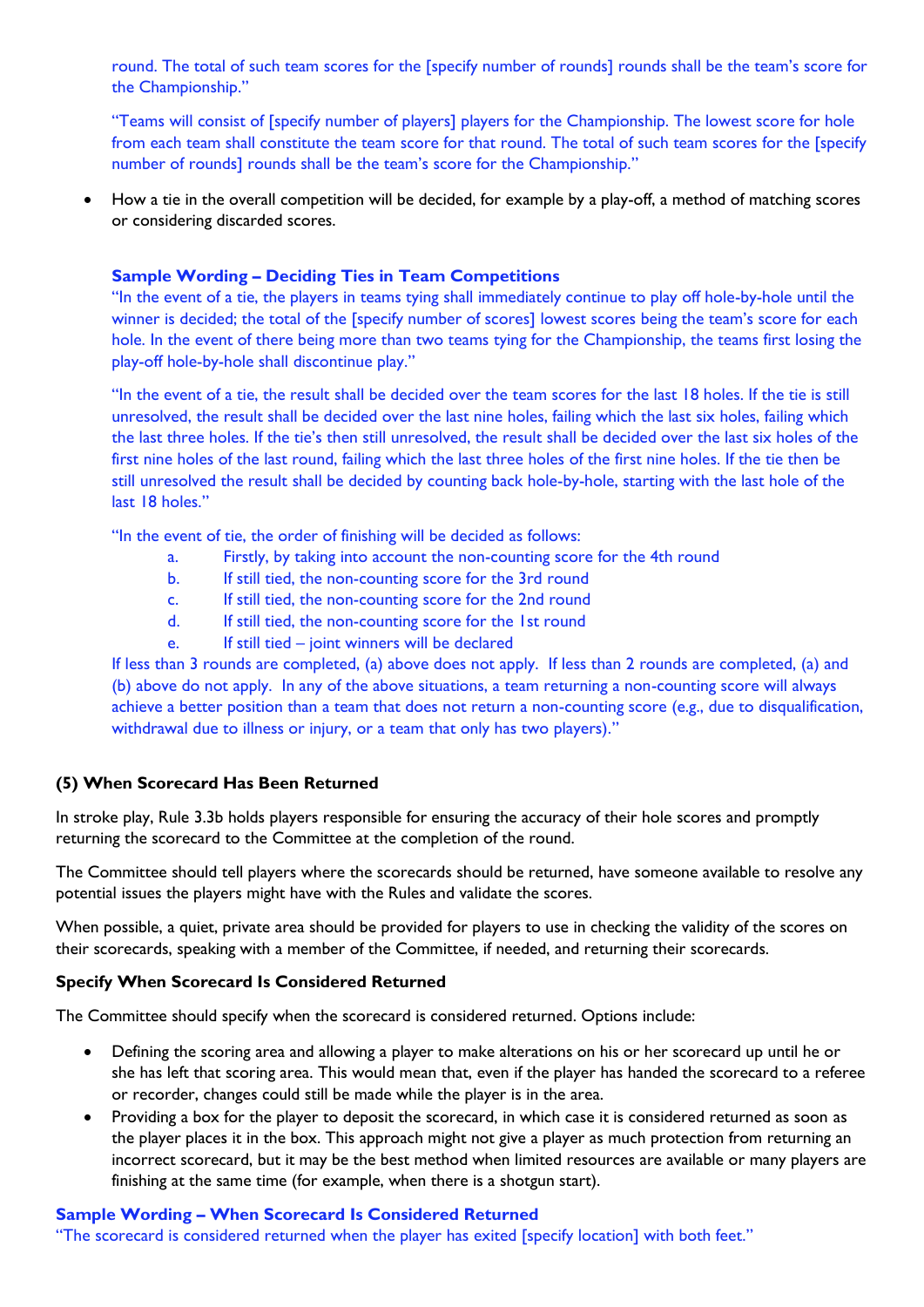# "The scorecard is considered returned when the player has placed it in [specify box] at [specify location]."

### **Requesting Players to Provide Other Information on Scorecards**

The Committee may request that players assist the Committee by completing scorecard related tasks that are the Committee's responsibility. The Committee must not apply a penalty to a player under the Rules of Golf if he or she fails to comply with these requests or makes a mistake in doing so, but the Committee may provide a disciplinary sanction for a player who fails repeatedly to comply with such a request. For example, the Committee may ask players to:

- Total the scores or, in a Four-Ball competition, determine the score that counts for the side.
- Enter the points scored for each hole on the scorecard in Stableford.
- Enter whether the hole was won, lost or tied in Par/Bogey.
- Enter specific details on the scorecard such as name, date and name of the competition.

Similarly, the Committee may request that players assist the Committee by entering their scores into a computer system at the end of the round, but a player should not be penalized under the Rules of Golf if he or she fails to comply with this request or makes a mistake in doing so. But the Committee may provide a disciplinary sanction, for example in a Code of Conduct, for a player who fails repeatedly to comply with such a request.

# **Sample Wording – Requesting Players to Provide Other Information on Scorecards**

"Players are requested to total the scores for the side on the scorecard."

"Players are requested to record the score that counts for the side on the scorecard."

"Players are requested to enter the points scored for each hole on the scorecard."

"Players are requested to enter whether the hole was won, lost or tied for each hole on the scorecard."

"Players are requested to enter the player's name and date/name of the Championship on the scorecard."

"If players fail to comply with the above request(s) the Committee may not permit entry into the next eligible competition for the player/member."

# **(6) How Ties Will Be Decided**

In match play and stroke play, the Terms of the Competition can be used to alter the way in which ties are decided.

#### **Match Play**

If a match is tied after the final hole, the match is extended one hole at a time until there is a winner (see Rule 3.2a(4)), unless the Terms of the Competition state otherwise.

The Terms of the Competition should specify if the match may end in a tie or if the play-off method will differ from that specified in Rule 3.2a(4). Options include the following:

- The match ends in a tie.
- The match will be extended starting at a specific hole other than the first hole, or
- There will be a play-off over a fixed number of holes (for example, 9 or 18 holes).

In a handicap match, the stroke index allocation as set by the Committee should be used to determine where handicap strokes should be given or received in extra holes unless the Terms of the Competition state otherwise.

A tie in a match should not be decided by a stroke-play play-off.

# **Sample Wording – How Ties Will Be Decided in Match Play**

"In the event of a tie, the match will end in a tie."

"In the event of a tie, the match is extended one hole at a time until a winner is determined."

"In the event of a tie, there will be a play-off over holes [specify holes]."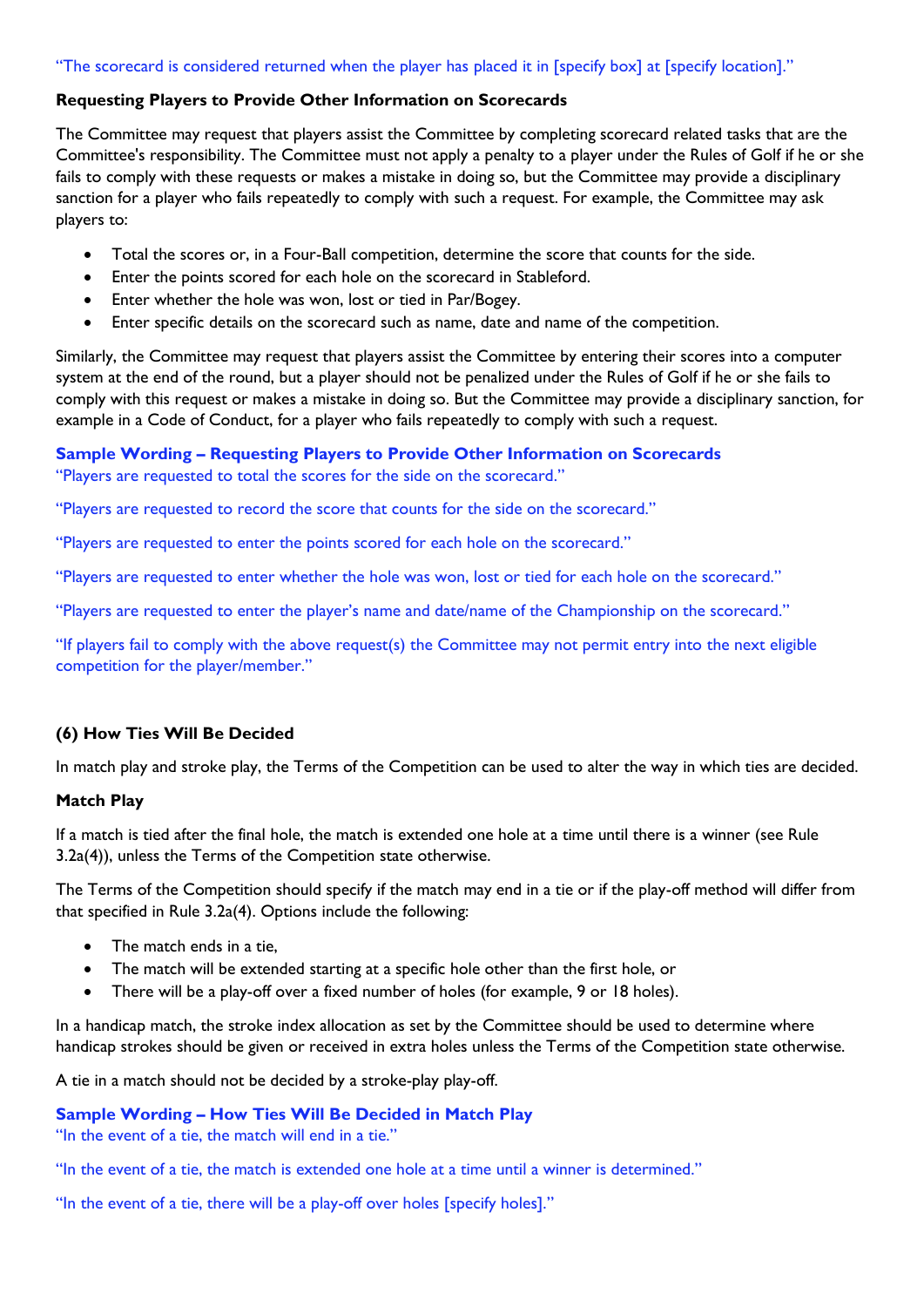# **Stroke Play**

The Terms of the Competition should specify whether a competition may end in a tie, or if there will be a play-off or matching of scorecards to determine the winner and other finishing positions.

A tie in stroke play should not be decided by a match.

# **Play-off in Stroke Play**

If there is to be a play-off in stroke play, the Terms of the Competition should set the following:

- When the play-off will be held, for example if it will start at a specific time, as soon as possible after the last group finishes or on a later date.
- Which holes will be used for the play-off.
- The number of holes over which the play-off will be played, for example, if it will be a hole-by-hole play-off or over a longer period such as 2, 4 or 18 holes, and what to do if it there is still a tie after that.
- In the regular form of stroke play, if a play-off for a handicap competition is over fewer than 18 holes, the number of holes played should be used to determine the number of strokes to be deducted. For example, if a play-off is over one hole, one-eighteenth of the handicaps should be deducted from the scores for the playoff hole. Handicap stroke fractions should be applied in accordance with the rules or recommendations contained within the Handicap System operating in the local jurisdiction.
- For play-offs for net competitions where the stroke index allocation is used, such as Four-Ball, Par/Bogey or Stableford competitions, handicap strokes should be applied during the play-off holes as they were assigned for the competition, using the stroke index allocation.
- Players are only required to return a scorecard for the play-off if the Committee issues them to the players.

### **Sample Wording – Play-off in Stroke Play**

"In the event of tie, a hole by hole play-off will be held on holes [specify holes] [specify when the play-off will be held]."

"In the event of tie, a stroke play play-off will be held over [insert number of holes, for example '4 holes'], [insert holes to be played, for example 'the 1st, 2nd, 17th and 18th']. If still tied, a hole-by-hole play-off will be played over the [insert hole number, for example '18th hole'] only until a winner emerges."

# **Matching Scorecards (Also Known as a Scorecard Count-Back)**

If a play-off is not feasible or desired, the Terms of the Competition may specify that any ties will be decided by matching scorecards. Even when the winner of a competition is to be decided by a play-off, other positions in the competition may be decided by matching scorecards. The method of matching scorecards should also provide for what will happen if this procedure does not produce a winner.

One method of matching scorecards is to determine the winner based on the best score for the last round. If the tying players have the same score for the last round or if the competition consisted of a single round, determine the winner based on the score for the last nine holes, last six holes, last three holes and finally the 18th hole. If there is still a tie, then the last six holes, three holes and final hole of the first nine holes will be considered in turn. If the round is less than 18 holes, the number of holes used in matching scores may be adjusted.

If this process does not result in a winner, the Committee could consider the competition a tie, or alternatively could decide the winner by chance (such as tossing a coin).

Matching scorecards is also known as a card count-back or a scorecard play-off.

Additional Considerations:

- If this method is used in a competition with a multiple tee start, it is recommended that the "last nine holes, last six holes, etc." are holes 10-18, 13-18, etc.
- For net competitions where the stroke index allocation as set by the Committee is not used, such as individual stroke play, if the last nine, last six, last three holes scenario is used, one-half, one-third, one-sixth, etc. of the handicaps should be deducted from the score for those holes. Handicap stroke fractions should be applied in accordance with the rules or recommendations contained within the Handicap System operating in the local jurisdiction.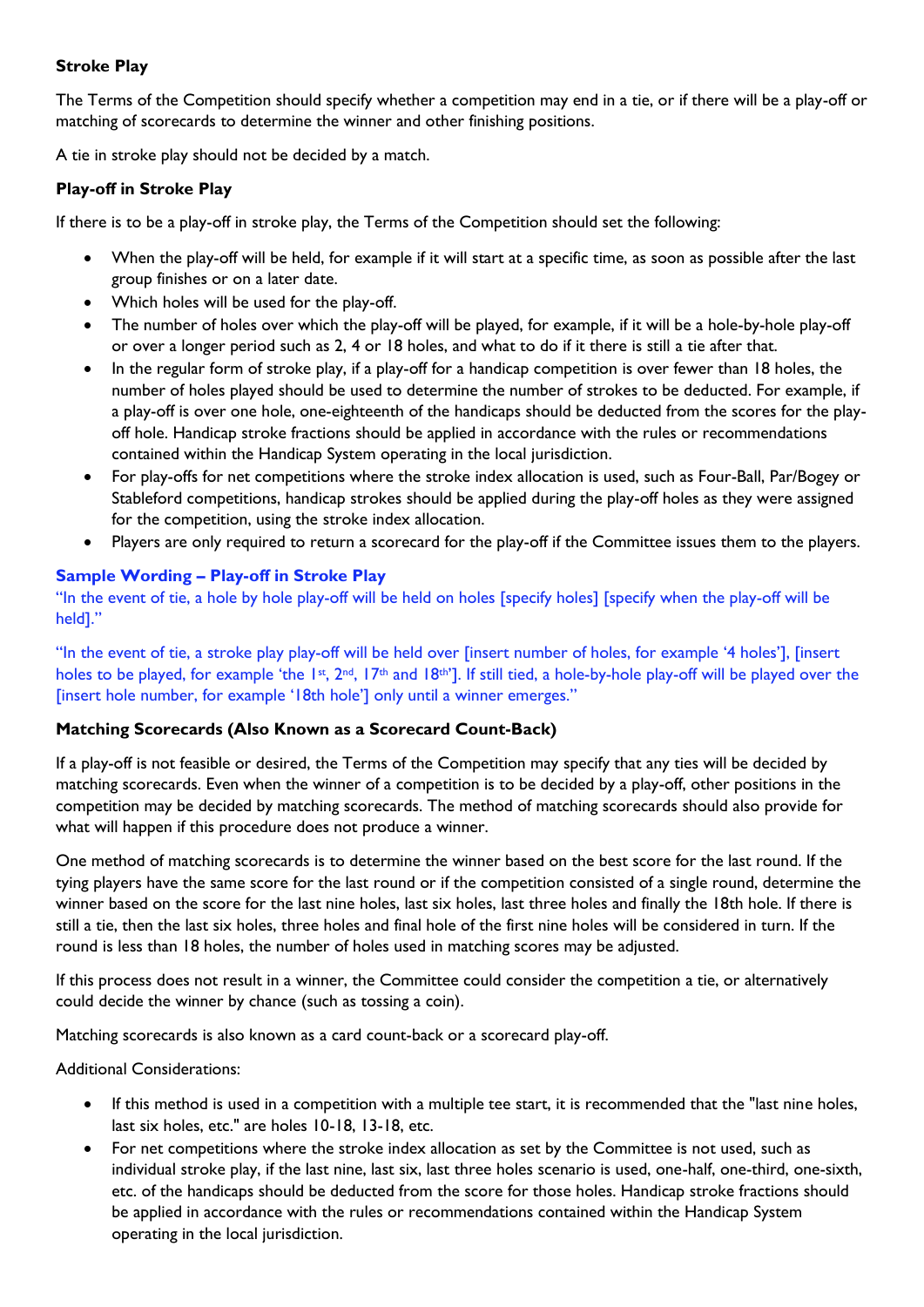• In net competitions where the stroke index allocation as set by the Committee is used, such as Four-Ball stroke play, Par/Bogey or Stableford competitions, handicap strokes should be applied consistently with how they were applied for the competition.

### **Sample Wording – Matching Scorecards in Stroke Play**

"In the event of a tie, the result shall be decided over the scores for the last 18 holes. If the tie is still unresolved, the result shall be decided over the last nine holes, failing which the last six holes, failing which the last three holes. If the tie's then still unresolved, the result shall be decided over the last six holes of the first nine holes of the last round, failing which the last three holes of the first nine holes. If the tie then be still unresolved the result shall be decided by counting back hole-by-hole, starting with the last hole of the last 18 holes. For matching scorecards, the 'last nine holes, last six holes, etc.' are holes 10-18, 13-18, etc."

# **(7) When the Result of the Competition Is Final**

It is important for the Committee to clarify in the Terms of the Competition when and how the result of the competition is final as this will affect how the Committee will resolve any Rules issues that occur after play is complete in both match play and stroke play (see Rule 20).

#### **Match Play**

Examples of when the Terms of the Competition may state that the result of a match is final include:

- When the result is recorded on an official scoreboard or other identified place, or
- When the result is reported to a person identified by the Committee.

When a match is determined to be final once the result is recorded on an official scoreboard, the Committee may take responsibility for recording the winner's name on the scoreboard or it may pass that responsibility to the players. In some cases the official scoreboard will be a prominent structure and in other cases it might be a sheet of paper in the golf shop or locker room.

In cases where a referee has been assigned by the Committee to accompany a match, any announcement of the result of the match by the referee on the final putting green is not the official announcement unless it was stated as such in the Terms of the Competition.

# **Sample Wording – When the Result of the Competition Is Final in Match Play**

"The result of the match is considered final once the result has been recorded on [specify location]."

"The result of the match is considered final once the result of the match has been reported to [specify Committee member]."

"The result of the match is considered final once reported by [specify Committee member] to the Championship office."

#### **Stroke Play**

Examples of when the Terms of the Competition may state the competition to be closed in stroke play include:

- All results have been posted on the scoreboard or noticeboard,
- The winners have been announced at a prize giving, or
- The trophy has been awarded.

In stroke-play qualifying followed by match play, Rule 20.2e(2) stipulates that the stroke-play portion of the competition is closed when the player has teed off to start his or her first match.

**Sample Wording – When the Result of the Competition Is Final in Stroke Play** "The competition is closed when the results have been posted on [specify location]."

"The competition is closed when the winners have been announced at the prize presentation."